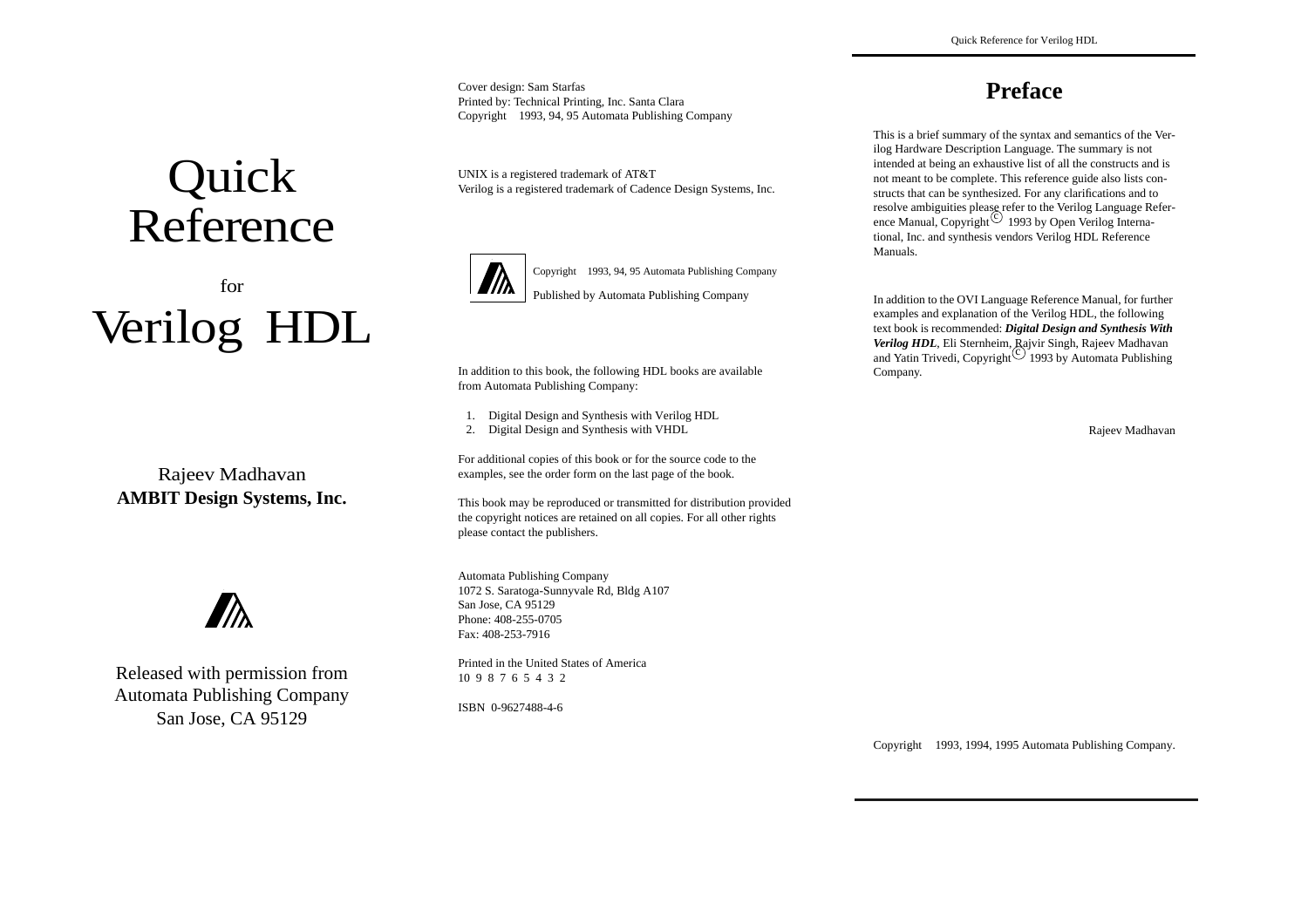# **Quick Reference** for**Verilog HDL**

| 2.0   |                                                     |
|-------|-----------------------------------------------------|
| 3.0   |                                                     |
| (4.0) |                                                     |
| 5.0   |                                                     |
| (6.0) |                                                     |
|       |                                                     |
|       |                                                     |
| 7.0   |                                                     |
|       |                                                     |
|       |                                                     |
|       |                                                     |
| 8.0   |                                                     |
| 9.0   |                                                     |
| 10.0  |                                                     |
| 11.0  |                                                     |
|       |                                                     |
|       |                                                     |
|       | 12.0 Gate Types, MOS and Bidirectional Switches  19 |
|       |                                                     |
|       |                                                     |
| 14.0  |                                                     |
|       |                                                     |
|       |                                                     |
|       |                                                     |
|       |                                                     |
|       |                                                     |

All rights reserved. This document is intended as a quick reference guide to the Verilog HDL. Verilog<sup>(R)</sup> is a registered trademark of Cadence Design Systems, Inc.

# **Use and Copyright**

Copyright (c) 1994, 1995 Rajeev Madhavan Copyright (c) 1994, 1995 Automata Publishing Company

Permission to use, copy and distribute this book for any purpose is hereby granted without fee, provided that

(i) the above copyright notices and this permission notice appear in all copies, and

(ii) the names of Rajeev Madhavan, Automata Publishing and AMBIT Design Systems may not be used in any advertising or publicity relating to this book without the specific, prior written permission of Rajeev Madhavan, Automata Publishing and AMBIT Design Systems.

 THE BOOK IS PROVIDED "AS-IS" AND WITH-OUT WARRANTY OF ANY KIND, EXPRESS, IMPLIED OR OTHERWISE, INCLUDING WITH-OUT LIMITATION, ANY WARRANTY OF MER-CHANTABILITY OR FITNESS FOR A PA RTICULAR PURPOSE.

 IN NO EVENT SHALL RAJEEV MADHAVAN OR AUTOMATA PUBLISHING OR AMBIT DESIGNSYSTEMS BE LIABLE FOR ANY SPECIAL, INCI-DENTAL, INDIRECT OR CONSEQUENTIAL DAM-AGES OF ANY KIND, OR ANY DAMAGES WHATSOEVER RESULTING FROM LOSS OF USE, PROFITS, WHETHER OR NOT ADVISED OF THE POSSIBILITY OF DAMAGE, AND ON ANY THE-ORY OF LIABILITY, ARISING OUT OF OR IN CON-NECTION WITH THE USE OF THIS BOOK.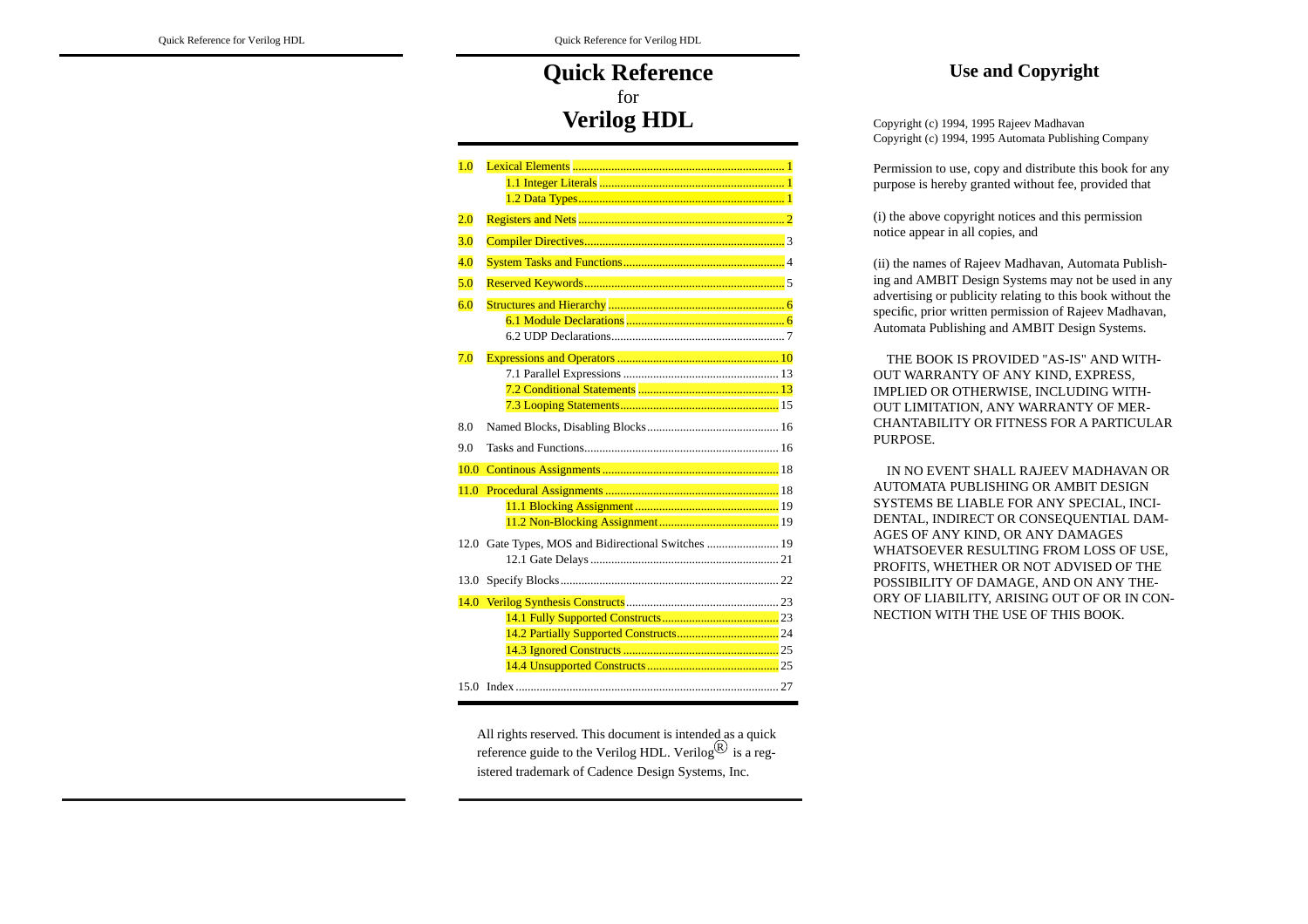## **1.0 Lexical Elements**

The language is case sensitive and all the keywords are lower case. White space, namely, spaces, tabs and new-lines are ignored. Verilog has two types of comments:

- 1. One line comments start with // and end at the end of the line
- 2. Multi-line comments start with /\* and end with  $*$  /

Variable names have to start with an alphabetic character or underscore followed by alphanumeric or underscore characters. The only exception to this are the system tasks and functions which start with a dollar sign. Escaped identifiers (identifier whose first characters is a backslash  $( \ \ \rangle$ ) permit non alphanumeric characters in Verilog name. The escaped name includes all the characters following the backslash until the first white space character.

## **1.1 Integer Literals**

Binary literal 2'b1Z Octal literal 2'O17Decimal literal 9 or 'd9Hexadecimal literal 3'h189

Integer literals can have underscores embedded in them for improved readability. For example,

Decimal literal 24\_000

# **1.2 Data Types**

The values z and Z stand for high impedance, and x and X stand for uninitialized variables or nets with conflicting drivers. String symbols are enclosed within double quotes ( "string" ).and cannot span multiple lines. Real number literals can be either in fixed notation or in scientific notation.

#### *Real and Integer Variables example*

```
real a, b, c ; // a,b,c to be real
integer j, k ; // integer variable
integer i[1:32] ; // array of integer variables
```
Quick Reference for Verilog HDL

#### *Time, registers and variable usage*

```
time newtime ;
```
 /\* time and integer are similar in functionality, time is an unsigned 64-bit used for time variables \*/

```
reg [8*14:1] string ;
/* This defines a vector with range
          [msb_expr: lsb_expr] */
```

```
initial begin
```

```
a = 0.5 ; // same as 5.0e-1. real variable
b = 1.2E12;
c = 26.19 60e-11 ; // 's are
      // used for readability
 string = " string example " ;
 newtime =$time;
end
```
# **2.0 Registers and Nets**

A register stores its value from one assignment to the next and is used to model data storage elements.

```
reg [5:0] din ;
/* a 6-bit vector register: individual bits
din[5],.... din[0] */
```
Nets correspond to physical wires that connect instances. The default range of a wire or reg is one bit. Nets do not store values and have to be continuously driven. If a net has multiple drivers (for example two gate outputs are tied together), then the net value is resolved according to its type.

|                   | Net types |
|-------------------|-----------|
| wire              | tri       |
| wand              | triand    |
| wor               | trior     |
| tri 0             | tri1      |
| supply0<br>trireq | supply1   |

For a wire, if all the drivers have the same value then the wire resolves to this value. If all the drivers except one have a value of <sup>z</sup> then the wire resolves to the non <sup>z</sup> value. If two or more non <sup>z</sup> drivers have different drive strength, then the wire resolves to the stronger driver. If two drivers of equal strength have different values, then the

2

Quick Reference for Verilog HDL

wire resolves to <sup>x</sup>. A trireg net behaves like a wire except that when all the drivers of the net are in high impedance  $(z)$  state, then the net retains its last driven value. trireg 's are used to model capacitive networks.

```
wire net1 ;/* wire and tri have same functionality. tri is
used for multiple drive internal wire */
trireg (medium) capacitor ;
/* small, medium, weak are used for charge
strength modeling */
```
A wand net or triand net operates as a wired and(wand), and a wor net or trior net operates as a wired or (wor), tri0 and tri1 nets model nets with resistive pulldown or pullup devices on them. When a tri0 net is not driven, then its value is 0. When a tri1 net is not driven, then its value is 1. supply0 and supply1 model nets that are connected to the ground or power supply.

```
wand net2 ; // wired-and
wor net3 ; // wired-ortriand [4:0] net4 ; // multiple drive wand
trior net5 ; // multiple drive wor
tri0 net6 ;tri1 net7 ;
supply0 gnd ; // logic 0 supply wire
supply1 vcc ; // logic 1 supply wire
```
Memories are declared using register statements with the address range specified as in the following example,

```
reg [15:0] mem16X512 [0:511];
// 16-bit by 512 word memory
// mem16X512[4] addresses word 4// the order lsb:msb or msb:lsb is not important
```
The keyword scalared allows access to bits and parts of a bus and vectored allows the vector to be modified only collectively.

```
wire vectored [5:0] neta;/* a 6-bit vectored net */tri1 vectored [5:0] netb;/* a 6-bit vectored tri1 */
```
# **3.0 Compiler Directives**

Verilog has compiler directives which affect the processing of the input

1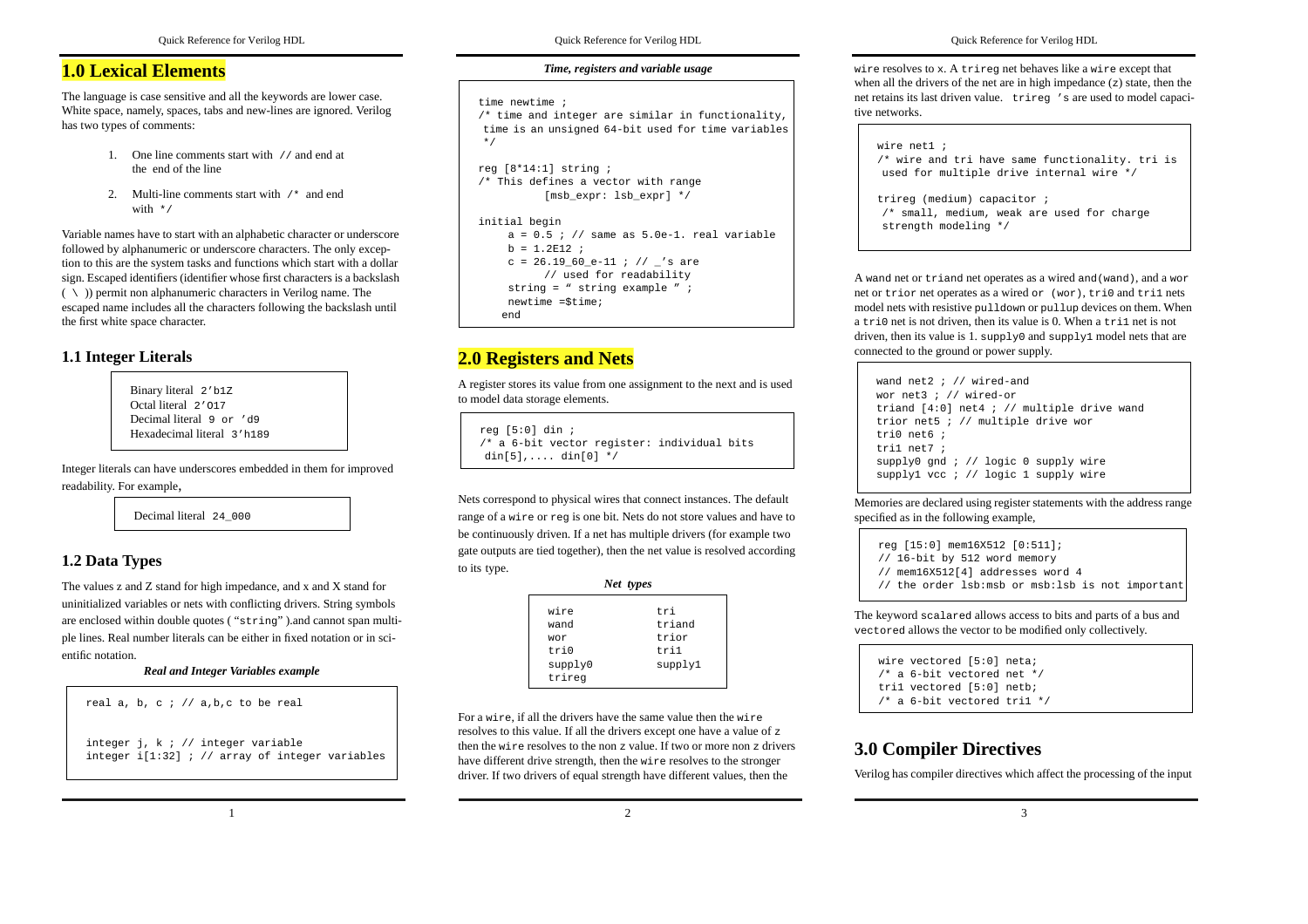files. The directives start with a grave accent ( ' ) followed by some keyword. A directive takes effect from the point that it appears in the file until either the end of all the files, or until another directive that cancels the effect of the first one is encountered. For example,

'define OPCODEADD 00010

This defines a macro named OPCODEADD. When the text 'OPCODEADDappears in the text, then it is replaced by <sup>00010</sup>. Verilog macros are simple text substitutions and do not permit arguments.

`ifdef SYNTH <Verilog code> 'endif

If ''SYNTH'' is a defined macro, then the Verilog code until 'endif is inserted for the next processing phase. If ''SYNTH'' is not defined macro then the code is discarded.

`include <Verilog file>

The code in <Verilog file> is inserted for the next processing phase. Other standard compiler directives are listed below:

| 'resetall - resets all compiler directives to default values<br>'define - text-macro substitution<br>'timescale 1ns / 10ps - specifies time unit/precision<br>'ifdef, 'else, 'endif - conditional compilation |
|---------------------------------------------------------------------------------------------------------------------------------------------------------------------------------------------------------------|
| 'include - file inclusion                                                                                                                                                                                     |
| 'signed, 'unsigned - operator selection (OVI 2.0 only)                                                                                                                                                        |
| 'celldefine, 'endcelldefine - library modules                                                                                                                                                                 |
| 'default_nettype wire - default net types                                                                                                                                                                     |
| 'unconnected drive pull0 pull1,<br>'nounconnected_drive - pullup or down unconnected ports<br>'protect and 'endprotect - encryption capability                                                                |
| 'protected and 'endprotected - encryption capability                                                                                                                                                          |
| 'expand vectornets, 'noexpand vectornets,                                                                                                                                                                     |
| 'autoexpand vectornets - vector expansion options                                                                                                                                                             |
| 'remove gatename, 'noremove gatenames<br>- remove gate names for more than one instance                                                                                                                       |
| 'remove_netname, 'noremove_netnames<br>- remove net names for more than one instance                                                                                                                          |
|                                                                                                                                                                                                               |

# **4.0 System Tasks and Functions**

System taska are tool specific tasks and functions..

\$display( "Example of using function"); /\* display to screen \*/ \$monitor(\$time, "a=%b, clk = %b, add=%h",a,clk,add); // monitor signals \$setuphold( posedge clk, datain, setup, hold); // setup and hold checks

A list of standard system tasks and functions are listed below:

 $$display$ ,  $$$ \$fdisplay, \$fwrite - write to file \$strobe, \$fstrobe - display/write simulation data  $\frac{1}{2}$ \$fmonitor - monitor, display/write information to file \$time, \$realtime - current simulation time  $5$ finish - exit the simulator  $\frac{1}{5}$  stop  $\frac{1}{5}$  stop the simulator \$setup - setup timing check \$hold, \$width- hold/width timing check  $$setuphold - combines hold and setup$  $\frac{1}{2}$  readmemb/ $\frac{1}{2}$ readmemb - read stimulus patterns into memory \$sreadmemb/\$sreadmemh - load data into memory \$getpattern - fast processing of stimulus patterns \$history - print command history \$save, \$restart, \$incsave - saving, restarting, incremental saving \$scale - scaling timeunits from another module \$scope - descend to a particular hierarchy level \$showscopes - complete list of named blocks, tasks, modules... \$showvars - show variables at scope

# **5.0 Reserved Keywords**

The following lists the reserved words of Verilog hardware description language, as of OVI LRM 2.0.

| and<br>begin | always<br>h <sub>11</sub> f | assign<br>$h$ ufif $0$ | attribute<br>bufif1 |
|--------------|-----------------------------|------------------------|---------------------|
|              |                             |                        | default             |
| case         | cmos<br>disable             | deassign<br>else       | endattribute        |
| defparam     |                             |                        |                     |
| end          | endcase                     | endfunction            | endprimitive        |
| endmodule    | endtable                    | endtask                | event.              |
| for          | force                       | forever                | fork                |
| function     | highz0                      | highzl                 | i f                 |
| initial      | inout                       | input                  | integer             |
| join         | large                       | medium                 | module              |
| nand         | negedge                     | nor                    | not.                |
| notif0       | notif1                      | nmos                   | or                  |
| output       | parameter                   | pmos                   | posedge             |
| primitive    | pulldown                    | pullup                 | pull0               |
| pull1        | rcmos                       | req                    | release             |
| repeat       | rnmos                       | rpmos                  | rtran               |
| rtranif0     | rtranif1                    | scalared               | small               |
| specify      | specparam                   | strong0                | strongl             |
| supply0      | supply1                     | table                  | task                |
| tran         | tranif0                     | tranif1                | time                |
| tri          | triand                      | trior                  | trireq              |
| tri0         | tri1                        | vectored               | wait                |
| wand         | weak0                       | weak1                  | while               |
| wire         | wor                         |                        |                     |
|              |                             |                        |                     |

# **6.0 Structures and Hierarchy**

Hierarchical HDL structures are achieved by defining modules and instantiating modules. Nested module definitions (i.e. one module definition within another) are not permitted.

# **6.1 Module Declarations**

The module name must be unique and no other module or primitive can have the same name. The port list is optional. A module without a port list or with an empty port list is typically a top level module. A macromodule is a module with a flattened hierarchy and is used by some simulators for efficiency.

#### module *definition example*

module dff (q,qb,clk,d,rst); input clk,d,rst ; // input signals output q,qb ; // output definition //inout for bidirectionals// Net type declarations wire dl,dbl ; // parameter value assignment paramter delay1 = 3, delay2 = delay1 + 1;  $//$  delay2 // shows parameter dependance /\* Hierarchy primitive instantiation, port connection in this section is by ordered list \*/nand #delay1 n1(cf,dl,cbf), n2(cbf,clk,cf,rst); nand #delay2 n3(dl,d,dbl,rst), n4(dbl,dl,clk,cbf),  $n5(q, cbf, qb)$ , n6(qb,dbl,q,rst); /\*\*\*\*\* for debuging model initial begin #500 force dff\_lab.rst = 1 ; #550 release dff\_lab.rst; // upward path referencing end \*\*\*\*\*\*\*\*/endmodule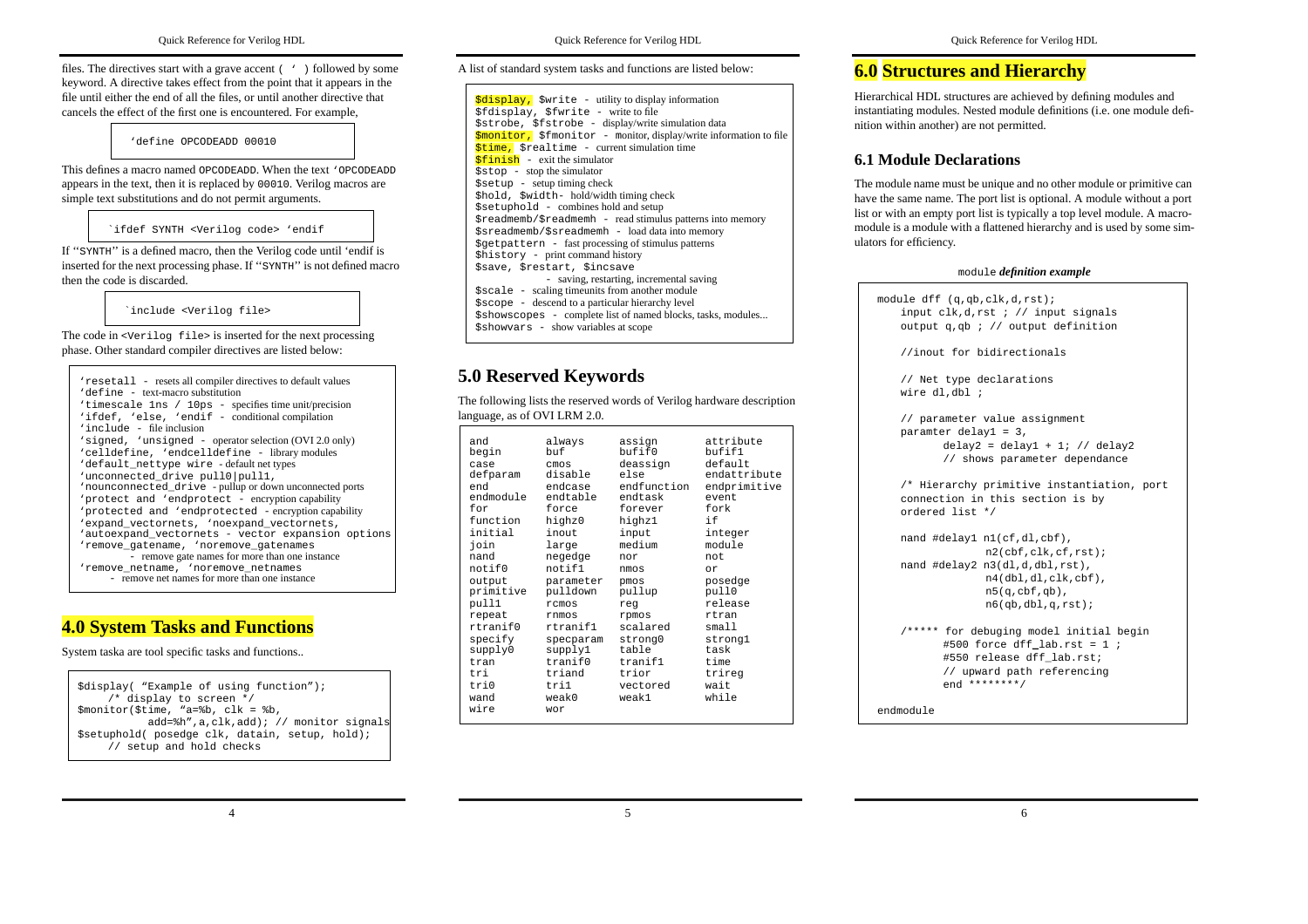#### *Overriding parameters example*

| module dff lab;                                |
|------------------------------------------------|
| reg data, rst;                                 |
| // Connecting ports by name. (map)             |
| dff dl $( .q b(outh) , .q(out) ,$              |
| $clk(clk)$ . $d(data)$ rst(rst));              |
| // overriding module parameters                |
| defparam                                       |
| dff $lab.dff.n1.delay1 = 5$ ,                  |
| dff lab.dff.n2.delay2 = $6$ ;                  |
| // full-path referencing is used               |
| // over-riding by using #(8,9) delay1=8        |
| dff d2 $\#(8,9)$ (outc, outd, clk, outb, rst); |
| // clock generator                             |
| always clk = #10 ~clk ;                        |
| // stimulus  contd                             |

#### *Stimulus and Hierarchy example*

```
initial begin: stimuli // named block stimulus
          clk = 1; data = 1; rst = 0;#20 rst = 1;
          #20 data = 0;#600 $finish;
    end
initial // hierarchy: downward path referencing
   begin
          #100 force dff.n2.rst = 0 ;
          #200 release dff.n2.rst;endendmodule
```
# **6.2 User Defined Primitive (UDP) Declarations**

The UDP's are used to augment the gate primitives and are defined by truth tables. Instances of UDP's can be used in the same way as gate primitives. There are 2 types of primitives:

1. Sequential UDP's permit initialization of output terminals, which are declared to be of reg type and they store values. Level-sensitive entries take precedence over edge-sensitive declarations. An input logic state <sup>Z</sup> is interpreted as an <sup>X</sup>. Similarly, only 0, 1, X or - (unchanged) logic values are permitted on the output.

2. Combinational UDP's do not store values and cannot beinitialized.

The following additional abbreviations are permitted in UDP declarations.

Quick Reference for Verilog HDL

| Logic/state Representation/transition                                                                          | Abbrevation |
|----------------------------------------------------------------------------------------------------------------|-------------|
| don't care $(0, 1$ or X)                                                                                       | Ċ.          |
| Transitions from logic x to logic $y$ (xy).<br>$(01)$ , $(10)$ , $(0x)$ , $(1x)$ , $(x1)$ , $(x0)$<br>$(21)$ . | (xy)        |
| Transition from (01)                                                                                           | R or r      |
| Transition from (10)                                                                                           | F or f      |
| $(01)$ , $(0x)$ , $(x1)$ : positive transition                                                                 | P or p      |
| $(10)$ , $(1x)$ , $(x0)$ : negative transition                                                                 | N Or n      |
| Any transition                                                                                                 | * or $(?)$  |
| binary don't care (0, 1)                                                                                       | B or b      |

#### *Combinational UDP's example*

| // 3 to 1 mulitplexor with 2 select                                                      |                      |                      |                |   |  |            |         |  |  |
|------------------------------------------------------------------------------------------|----------------------|----------------------|----------------|---|--|------------|---------|--|--|
| primitive mux32 (Y, in1, in2, in3, s1, s2);<br>input in1, in2, in3, s1, s2;<br>output Y; |                      |                      |                |   |  |            |         |  |  |
| table                                                                                    |                      |                      |                |   |  |            |         |  |  |
| //in1 in2 in3 s1 s2 Y                                                                    |                      |                      |                |   |  |            |         |  |  |
| 0                                                                                        | $\ddot{\phantom{0}}$ | ?                    | 0              |   |  | 0:0;       |         |  |  |
|                                                                                          | $1 \quad ?$          | ?                    | $\Omega$       |   |  | 0:1;       |         |  |  |
|                                                                                          | $\overline{?}$ 0     | $\ddot{\phantom{0}}$ | $1 \quad$      |   |  | 0:0        | $\cdot$ |  |  |
|                                                                                          | ? 1                  | $\overline{?}$       | $1 \quad$      | 0 |  | $\cdot$ 1; |         |  |  |
|                                                                                          | $?$ ?                | $\mathbf{0}$         | $\ddot{?}$     |   |  | 1:0;       |         |  |  |
|                                                                                          | $?$ ?                | $\mathbf{1}$         | $\ddot{?}$     |   |  | 1:1:       |         |  |  |
| $\Omega$                                                                                 | $\Omega$             | $\ddot{?}$           | $\ddot{?}$     |   |  | 0:0;       |         |  |  |
|                                                                                          | $1\quad1$            | ?                    | $\overline{?}$ |   |  | 0:1;       |         |  |  |
|                                                                                          | 0 <sup>2</sup>       | $\overline{0}$       | $\Omega$       |   |  | ? : 0;     |         |  |  |
|                                                                                          | $1 \quad ?$          | 1                    | $\Omega$       |   |  | ? : 1 ;    |         |  |  |
|                                                                                          | $\overline{?}$ 0     | $\Omega$             | $\mathbf{1}$   |   |  | ? : 0;     |         |  |  |
| $\overline{?}$                                                                           | $\mathbf{1}$         | 1                    | $\mathbf{1}$   |   |  | ? : 1;     |         |  |  |
| endtable                                                                                 |                      |                      |                |   |  |            |         |  |  |
| endprimitive                                                                             |                      |                      |                |   |  |            |         |  |  |

#### Quick Reference for Verilog HDL

#### *Sequential Level Sensitive UDP's example*

```
// latch with async reset
primitive latch (q, clock, reset, data);
  input clock, reset, data ;
  output q;
 reg q;
 initial q = 1'b1; // initialization
  table// clock reset data q, q+
   ? 1 ? : ? : 1 ;
   \Omega 0 0 : ? : 0 ;
   1 0 ? : ? : - ;
   \Omega 0 1 : ? : 1 ;
endtable
endprimitive
```
#### *Sequential Edge Sensitive UDP's example*

| // async set and reset                 |                        |                                        |                           |                      |                           | // edge triggered D Flip Flop with active high, |
|----------------------------------------|------------------------|----------------------------------------|---------------------------|----------------------|---------------------------|-------------------------------------------------|
| primitive dff (QN, D, CP, R, S);       |                        |                                        |                           |                      |                           |                                                 |
| output ON;                             |                        |                                        |                           |                      |                           |                                                 |
| input D, CP, R, S;                     |                        |                                        |                           |                      |                           |                                                 |
| reg ON;                                |                        |                                        |                           |                      |                           |                                                 |
| table                                  |                        |                                        |                           |                      |                           |                                                 |
| $1/$ D CP                              | R                      |                                        |                           | S : Qtn              |                           | $: Qtn+1$                                       |
|                                        | 1(01)0                 | $\Omega$                               | $\mathbb{R}^n$            | $\overline{?}$       |                           | : 0:                                            |
| $\mathbf{1}$                           | (01)<br>$\overline{0}$ | $\mathbf{x}$                           |                           | $:$ ?                |                           | : 0:                                            |
| S.<br>- ?                              | $\Omega$               | x : 0                                  |                           |                      |                           | : 0i                                            |
|                                        | 0(01)0                 | 0:?                                    |                           |                      |                           | // clocked data<br>: 1i                         |
| 0                                      | (01)                   |                                        |                           |                      |                           | // pessimism<br>1i                              |
|                                        | $\mathbf{x}$           | 0:                                     |                           | ?                    | $\mathbb{Z}^{\mathbb{Z}}$ |                                                 |
| 2<br>$\cdot$ ?                         | $\mathbf{x}$           | 0<br>$\cdots$ 1                        |                           |                      |                           | : $1:$ // pessimism                             |
|                                        | 1(x1)0                 | $\Omega$                               | $\mathbf{r}$              | $\mathbf 0$          |                           | : 0:                                            |
| $\Omega$                               | $(x1)$ 0               | $\Omega$                               |                           | $\cdot$ 1            |                           | : 1:                                            |
| 1                                      | (0x)<br>$\overline{0}$ | 0                                      |                           | : 0                  |                           | : 0i                                            |
| 0                                      | (0x)<br>$\Omega$       | $\Omega$                               |                           | $\cdot$ 1            |                           | : 1;                                            |
| $\ddot{\phantom{0}}$<br>$\overline{?}$ | $\mathbf{1}$           | $\overline{?}$                         |                           | $\therefore$ ?       |                           | // asynch clear<br>: 1i                         |
| $\overline{P}$<br>$\overline{P}$       | $\Omega$               | $\mathbf{1}$                           | $\ddot{\phantom{a}}$      | $\ddot{\phantom{0}}$ |                           | : 0;<br>// asynchronous set                     |
| $\mathbf{P}$<br>n                      | $\Omega$               | $\Omega$                               | $\mathbb{R}^{\mathbb{Z}}$ | $\overline{?}$       |                           | $: -i$                                          |
| $\star$<br>$\overline{P}$              | S.                     | $\overline{P}$                         | $\mathbb{Z}^{\mathbb{Z}}$ | $\overline{?}$       |                           | $: -;$                                          |
| $\ddot{ }$<br>2                        | $(20)$ ? :             |                                        |                           | $\ddot{\phantom{0}}$ |                           | $: -i$                                          |
| Ċ.<br><sup>2</sup>                     | 2                      | (20):?                                 |                           |                      |                           | $\frac{1}{2}$ - $\frac{1}{2}$                   |
| Ċ.<br>Ċ.                               | S.                     | $\ddot{\phantom{0}}$<br>$\therefore$ ? |                           |                      | $\mathbb{Z}^{\mathbb{Z}}$ | $\mathbf{x}$ ;                                  |
| endtable                               |                        |                                        |                           |                      |                           |                                                 |
| endprimitive                           |                        |                                        |                           |                      |                           |                                                 |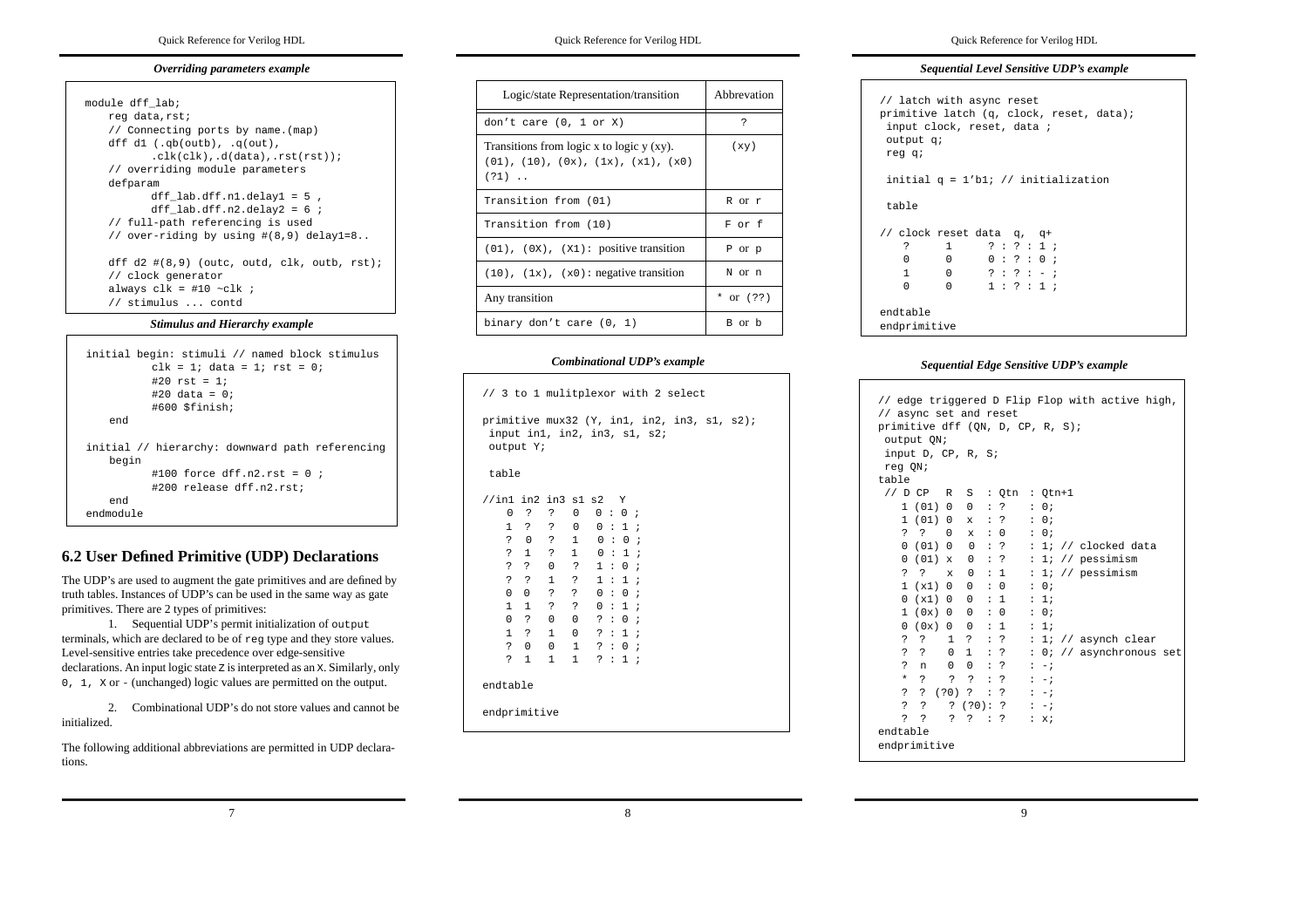# **7.0 Expressions and Operators**

Arithmetic and logical operators are used to build expressions. Expressions perform operation on one or more operands, the operands being vectored or scalared nets, registers, bit-selects, part selects, function calls or concatenations thereof.



• Binary and Other Expressions <operand> <operator> <operand>

if (a < b ) // if (<expression>)  ${c,d} = a + b$  ; // concatenate and add operator

• Parentheses can be used to change the precedence of operators. For example,  $((a+b) * c)$ 

#### *Operator precedence*

| Precedence |
|------------|
| Highest    |
|            |
|            |
|            |
|            |
|            |
|            |
|            |
|            |
|            |
|            |
|            |
| Lowest     |
|            |

• All operators associate left to right, except for the ternary operator "?:" which associates from right to left.

#### *Relational Operators*

| Operator   | Application                                                |  |  |  |  |  |
|------------|------------------------------------------------------------|--|--|--|--|--|
| $\,<\,$    | $a < b$ // is a less than b?<br>// return 1-bit true/false |  |  |  |  |  |
| >          | $a > b$ // is a greater than b?                            |  |  |  |  |  |
| $>=$       | $a \ge b$ // is a greater than or<br>$//$ equal to b       |  |  |  |  |  |
| $\leq$ $=$ | $a \leq b$ // is a less than or<br>// equal to b           |  |  |  |  |  |

#### *Arithmetic Operators*

| Operator | Application                                   |  |  |  |  |  |  |
|----------|-----------------------------------------------|--|--|--|--|--|--|
| $\ast$   | $c = a * b : // multiply a with b$            |  |  |  |  |  |  |
|          | $c = a / b : //$ int divide a by b            |  |  |  |  |  |  |
|          | sum = $a + b$ ; // add a and b                |  |  |  |  |  |  |
|          | $diff = a - b$ ; // subtract b<br>$//$ from a |  |  |  |  |  |  |
|          | amodb = $a \& b \; ; \; // \; a \; mod(b)$    |  |  |  |  |  |  |

## *Logical Operators*

| Operator | Application                                                                        |  |  |  |  |  |
|----------|------------------------------------------------------------------------------------|--|--|--|--|--|
| &&       | $a \& b \; i \; // \; is \; a \; and \; b \; true?$<br>// returns 1-bit true/false |  |  |  |  |  |
|          | $a \mid b \mid l$ is a or b true?<br>// returns 1-bit true/false                   |  |  |  |  |  |
|          | if $(!a)$ ; $//$ if a is not true<br>$c = b$ ; // assign b to c                    |  |  |  |  |  |

#### Quick Reference for Verilog HDL

### *Equality and Identity Operators*

| Operator | Application                                                                                                                                                                        |  |  |  |
|----------|------------------------------------------------------------------------------------------------------------------------------------------------------------------------------------|--|--|--|
| =        | $c = a$ ; // assign a to c                                                                                                                                                         |  |  |  |
| ==       | $c == a$ ; $/*$ is c equal to a<br>returns 1-bit true/false<br>applies for 1 or 0, logic<br>equality, using X or Z oper-<br>ands returns always false<br>'hx == 'h5 returns $0$ */ |  |  |  |
| $!=$     | $c := a : // is c not equal to$<br>// a, retruns 1-bit true/<br>// false logic equality                                                                                            |  |  |  |
|          | $a == b$ ; // is a identical to<br>// b (includes 0, 1, x, z) /<br>// 'hx === 'h5 returns 0                                                                                        |  |  |  |
| $!=$     | $a := b : // is a not$<br>// identical to b returns 1-<br>// bit true/false                                                                                                        |  |  |  |

### *Unary, Bitwise and Reduction Operators*

| Operator                       | Application                                                                                                                                                       |  |  |  |
|--------------------------------|-------------------------------------------------------------------------------------------------------------------------------------------------------------------|--|--|--|
| $+$                            | Unary plus $\&$ arithmetic (binary) addition                                                                                                                      |  |  |  |
|                                | Unary negation $&$ arithmetic (binary) sub-<br>traction                                                                                                           |  |  |  |
| s.                             | $b = \kappa a$ ; // AND all bits of a                                                                                                                             |  |  |  |
|                                | $b =  a : // OR all bits$                                                                                                                                         |  |  |  |
| ᄉ                              | $b = \Delta a$ : // Exclusive or all bits of a                                                                                                                    |  |  |  |
| $\sim \& , \sim   ,$<br>$\sim$ | NAND, NOR, EX-NOR all bits to-gether<br>$c = -\& b : d = -   a : e = -c :$                                                                                        |  |  |  |
| $\sim$ , &,  , ^               | bit-wise NOT, AND, OR, EX-OR<br>b = ~a ; // invert a<br>$c = b$ & a ; // bitwise AND a, b<br>$e = b \mid a : //$ bitwise OR<br>$f = b \land a$ ; // bitwise EX-OR |  |  |  |
| $\sim \& , \sim   ,$           | bit-wise NAND, NOR, EX-NOR<br>c = a ~& b ; d = a ~  b ;<br>$e = a \sim b$ ;                                                                                       |  |  |  |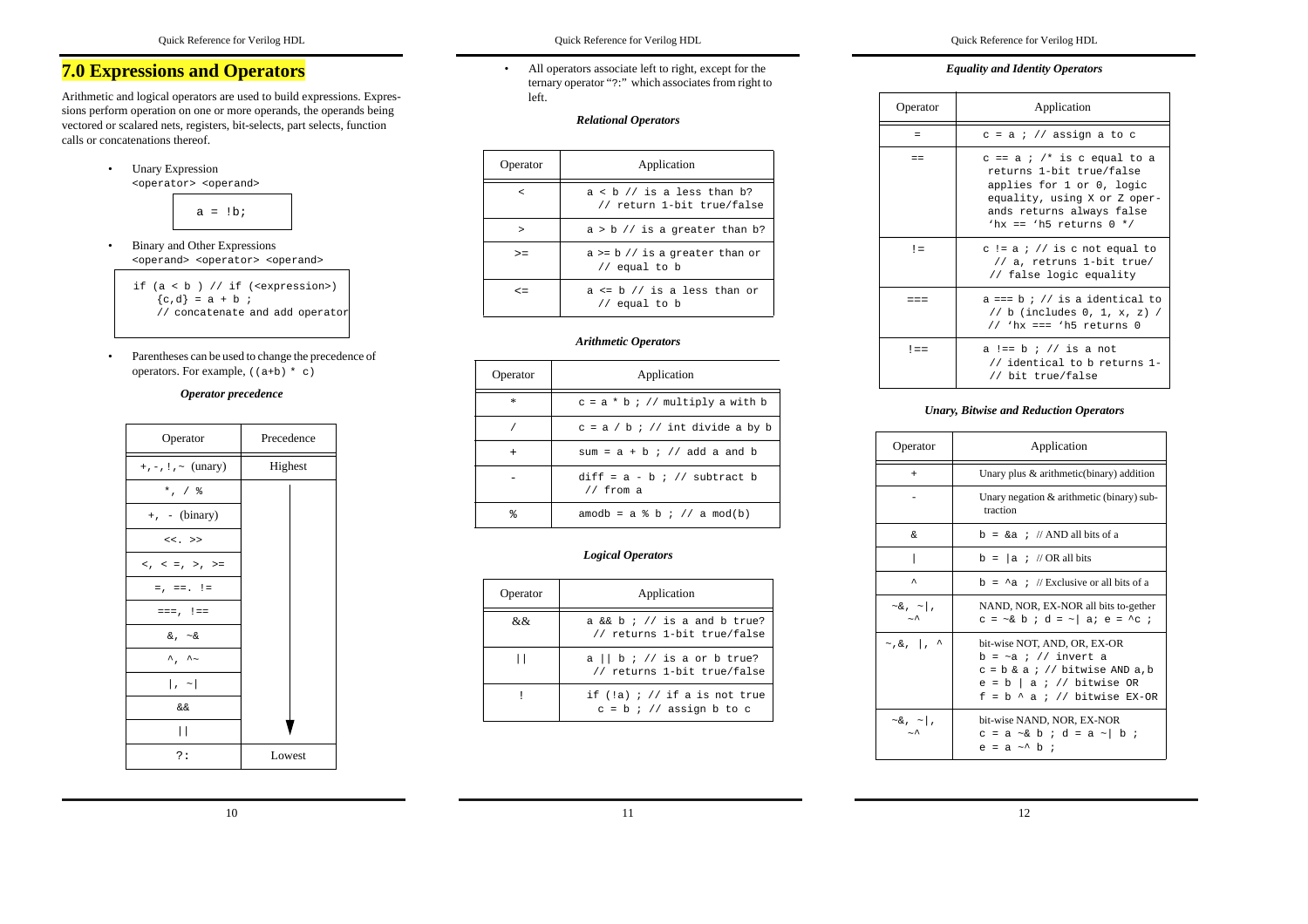#### *Shift Operators and other Operators*

| Operator    | Application                                                                                                                                    |  |  |
|-------------|------------------------------------------------------------------------------------------------------------------------------------------------|--|--|
| <<          | $a \ll 1$ ; // shift left a by<br>$1/1$ -bit                                                                                                   |  |  |
| >           | $a \gg 1$ ; // shift right a by 1                                                                                                              |  |  |
| ?:          | $c = sel$ ? a : b ; /* if sel<br>is true $c = a$ , else $c = b$ ,<br>?: ternary operator */                                                    |  |  |
| $\{\}$      | ${co, sum} = a + b + ci;$<br>$/*$ add a, b, ci assign the<br>overflow to co and the re-<br>sult to sum: operator is<br>called concatenation */ |  |  |
| ${\{ \} \}$ | b = $\{3\{a\}\}\$ /* replicate a 3<br>times, equivalent to $\{a, a, \}$<br>$a \nightharpoonup'$                                                |  |  |

# **7.1 Parallel Expressions**

fork ... join are used for concurrent expression assignments.

fork ... join *example*

| initial<br>begin: block<br>fork |                                                                                                                                                       |
|---------------------------------|-------------------------------------------------------------------------------------------------------------------------------------------------------|
|                                 | // This waits for the first event a<br>// or b to occur<br>@a disable block ;<br>@b disable block ;                                                   |
|                                 | // reset at absolute time 20<br>#20 reset = 1 ;<br>// data at absolute time 100<br>#100 data = 0 ;<br>// data at absolute time 120<br>#120 data = 1 ; |
| join                            |                                                                                                                                                       |
| end                             |                                                                                                                                                       |

## **7.2 Conditional Statements**

The most commonly used conditional statement is the if, if ... else ... conditions. The statement occurs if the expressions controlling the if statement evaluates to true.

Quick Reference for Verilog HDL

if .. else .*..conditions example*

```
always @(rst)// simple if -else
   if (rst)
          // procedural assignment
          q = 0;else // remove the above continous assign
          deassign q;
always @(WRITE or READ or STATUS)
   begin
   1/ if - else - if
          if (!WRITE) begin
                 out = oldvalue ; endelse if (!STATUS) begin
                q = newstatus ;
                 STATUS = hold ;
            endelse if (!READ) begin
                 out = newvalue ; endend
```
case, casex, casez: case statements are used for switching between multiple selections (if (case1) ... else if (case2) ... else ...). If there are multiple matches only the first is evaluated. casez treats high impedance values as don't care's and casex treats both unknown and high-impedance as don't care's.

#### case *statement example*

| module d2X8 (select, out); // priority encode<br>input $[0:2]$ select; |
|------------------------------------------------------------------------|
| output $[0:7]$ out;                                                    |
| req[0:7] out;                                                          |
| always @(select) begin                                                 |
| $out = 0$                                                              |
| case (select)                                                          |
| 0: $out[0] = 1$                                                        |
| 1: $out[1] = 1$ ;                                                      |
| $2: out[2] = 1;$                                                       |
| $3: out[3] = 1;$                                                       |
| $4: out[4] = 1;$                                                       |
| 5: $out[5] = 1$ ;                                                      |
| $6: out[6] = 1;$                                                       |
| 7: $out[7] = 1;$                                                       |
| endcase                                                                |
| end                                                                    |
| endmodule                                                              |

Quick Reference for Verilog HDL

#### casex *statement example*

```
casex (state)
   // treats both x and z as don't care// during comparison : 3'b01z, 3'b01x, 3b'011
    // ... match case 3'b01x
   3'b01x: fsm = 0 ;
   3'b0xx: fsm = 1 ;
   default: begin
    // default matches all other occurances
          fem = 1 ;
           next state = 3'b011 ;
      endendcase
```
#### casez *statement example*

```
casez (state)
   // treats z as don't care during comparison :
   // 3'b11z, 3'b1zz, ... match 3'b1??: fsm = 0
   3'b1??: fsm = 0 ; // if MSB is 1, matches 3?b1??
   3'b01?: fsm = 1 ;default: $display("wrong state") ;
endcase
```
## **7.3 Looping Statements**

forever, for, while and repeat *loops example*

```
forever// should be used with disable or timing control
   @(posedge clock) {co, sum} = a + b + ci;
for (i = 0 ; i < 7 ; i=i+1)memory[i] = 0 ; // initialize to 0for (i = 0 i i \leq bit-width i i=i+1)// multiplier using shift left and add
          if (a[i]) out = out + ( b \ll (i-1) )
repeat(bit-width) begin
          if (a[0]) out = b + out ;
          b = b \ll 1 ; // muliplier using
          a = a << 1 ; // shift left and add
endwhile(delay) begin @(posedge clk) ;
          ldlang = oldldlang ;
          delay = delay - 1 ;
end
```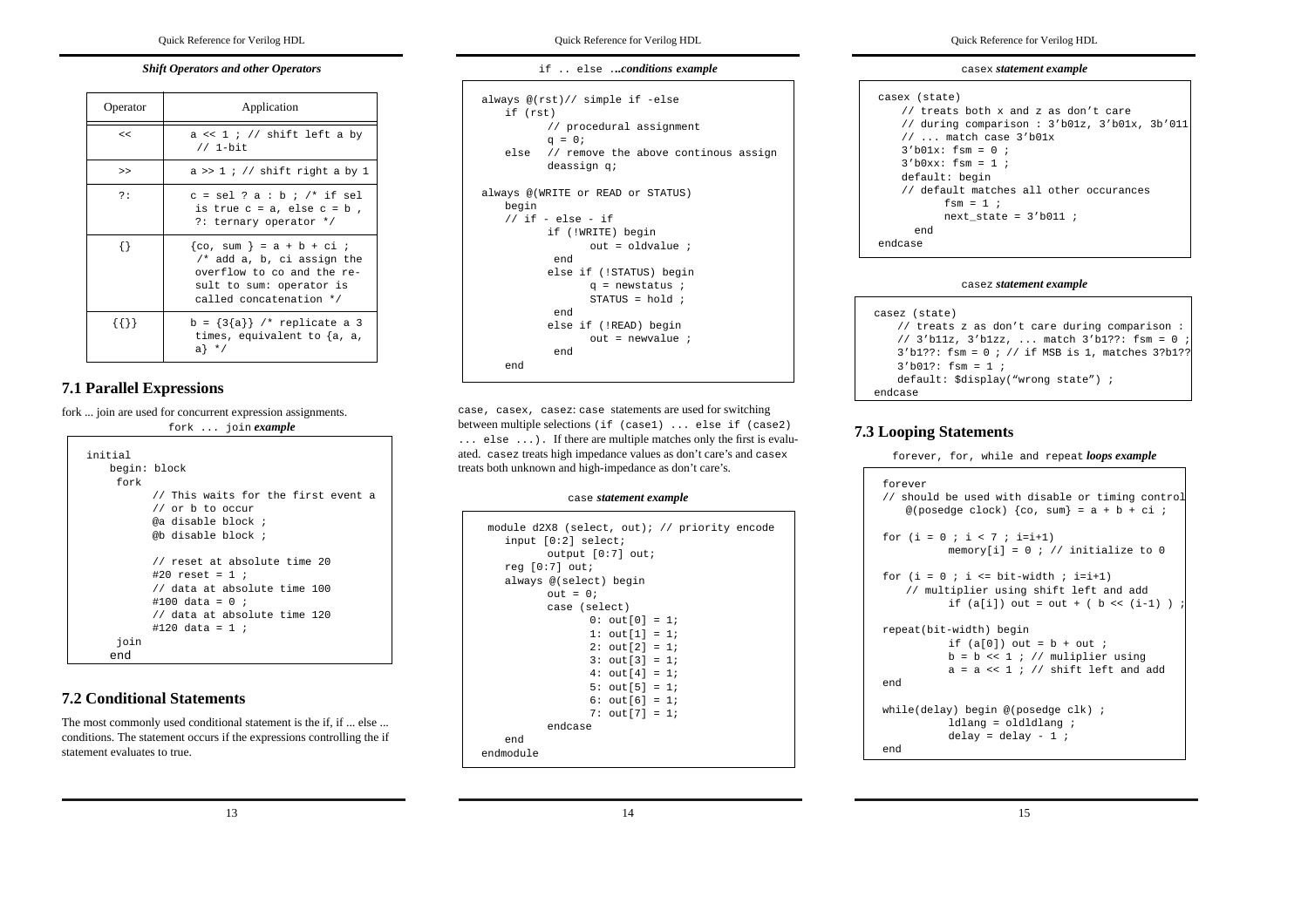# **8.0 Named Blocks, Disabling Blocks**

Named blocks are used to create hierarchy within modules and can be used to group a collection of assignments or expressions. disable statement is used to disable or de-activate any named block, tasks or modules. Named blocks, tasks can be accessed by full or reference hierarchy paths (example dff lab.stimuli). Named blocks can have local variables.

*Named blocks and* disable *statement example*

```
initial forever @(posedge reset)
   disable MAIN ; // disable named block// tasks, modules can also be disabled
always begin: MAIN // defining named blocks
    if (!qfull) begin
          #30 recv(new, newdata) ; // call task
          if (new) begin
                q[head] = newdata ;
                head = head + 1 ; // queue
          endendelsedisable recv ;end // MAIN
```
# **9.0 Tasks and Functions**

Tasks and functions permit the grouping of common procedures and then executing these procedures from different places. Arguments are passed in the form of input/inout values and all calls to functions and tasks share variables. The differences between tasks and functions are

| Tasks                                                                                        | <b>Functions</b>                                                      |  |
|----------------------------------------------------------------------------------------------|-----------------------------------------------------------------------|--|
| Permits time control                                                                         | Executes in one simulation<br>time                                    |  |
| Can have zero or more argu-<br>ments                                                         | Require at least one input                                            |  |
| Does not return value.<br>assigns value to outputs                                           | Returns a single value, no<br>special output declarations<br>required |  |
| Can have output arguments,<br>permits $\#$ , $\omega$ , $\rightarrow$ ,<br>wait, task calls. | Does not permit outputs,<br>#, @, ->, wait, task<br>calls             |  |

Quick Reference for Verilog HDL

```
task Example
```

```
// task are declared within modulestask recv ;output valid ;
   output [9:0] data ;
   begin
          valid = inreq iif (valid) begin
                ackin = 1 ;
                data = qin;
                wait(inreg) ;
                ackin = 0 ;
          endend// task instantiation
always begin: MAIN //named definition
          if (!qfull) begin
            recv(new, newdata) ; // call task
            if (new) begin
                q[head] = newdata ;
                head = head + 1 iend end elsedisable recv ;end // MAIN
```
### function *Example*

```
 module foo2 (cs, in1, in2, ns);
   input [1:0] cs;
   input in1, in2;
   output [1:0] ns;
   function [1:0] generate_next_state;
   input[1:0] current state ;
   input input1, input2 ;
   reg [1:0] next_state ;
   // input1 causes 0->1 transition
   // input2 causes 1->2 transition
   // 2->0 illegal and unknown states go to 0
   begin
     case (current_state)
      2'h0 : next_state = input1 ? 2'h1 : 2'h0 ;
      2'h1 : next_state = input2 ? 2'h2 : 2'h1 ;
     2'h2 : next state = 2'h0 ;
     default: next state = 2'h0 ;
   endcasegenerate_next_state = next_state;
   endendfunction // generate next state
   assign ns = generate next state(cs, in1, in2)
endmodule
```
17

# **10.0 Continous Assignments**

Continous assignments imply that whenever any change on the RHS of the assignment occurs, it is evaluated and assigned to the LHS. These assignments thus drive both vector and scalar values onto nets. Continous assignments always implement combinational logic (possibly with delays). The driving strengths of a continous assignment can be specified by the user on the net types.

```
• Continous assignment on declaration
```
/\* since only one net15 declaration exists in a given module only one such declarative continous assignment per signal is allowed \*/

wire #10 (atrong1, pull0) net15 = enable ; /\* delay of 10 for continous assignment with strengths of logic 1 as strong1 and logic 0 as pull0 \*/

### • Continous assignment on already declared nets

```
assign #10 net15 = enable iassign (weak1, strong0) \{s,c\} = a + b ;
```
# **11.0 Procedural Assignments**

Assignments to register data types may occur within always, initial, task and functions . These expressions are controlled by triggers which cause the assignments to evaluate. The variables to which the expressions are assigned must be made of bit-select or partselect or whole element of a reg, integer, real or time. These triggers can be controlled by loops, if, else ... constructs. assign and deassign are used for procedural assignments and to remove the continous assignments.

```
module dff (q,qb,clk,d,rst);
   output q, qb;
   input d, rst, clk;
   reg q, qb, temp;
   always
          #1 qb = \sim q ; // procedural assignment
   always @(rst)
          // procedural assignment with triggers
          if (rst) assign q = temp;
          else deassign q;
   always @(posedge clk)
          temp = diendmodule
```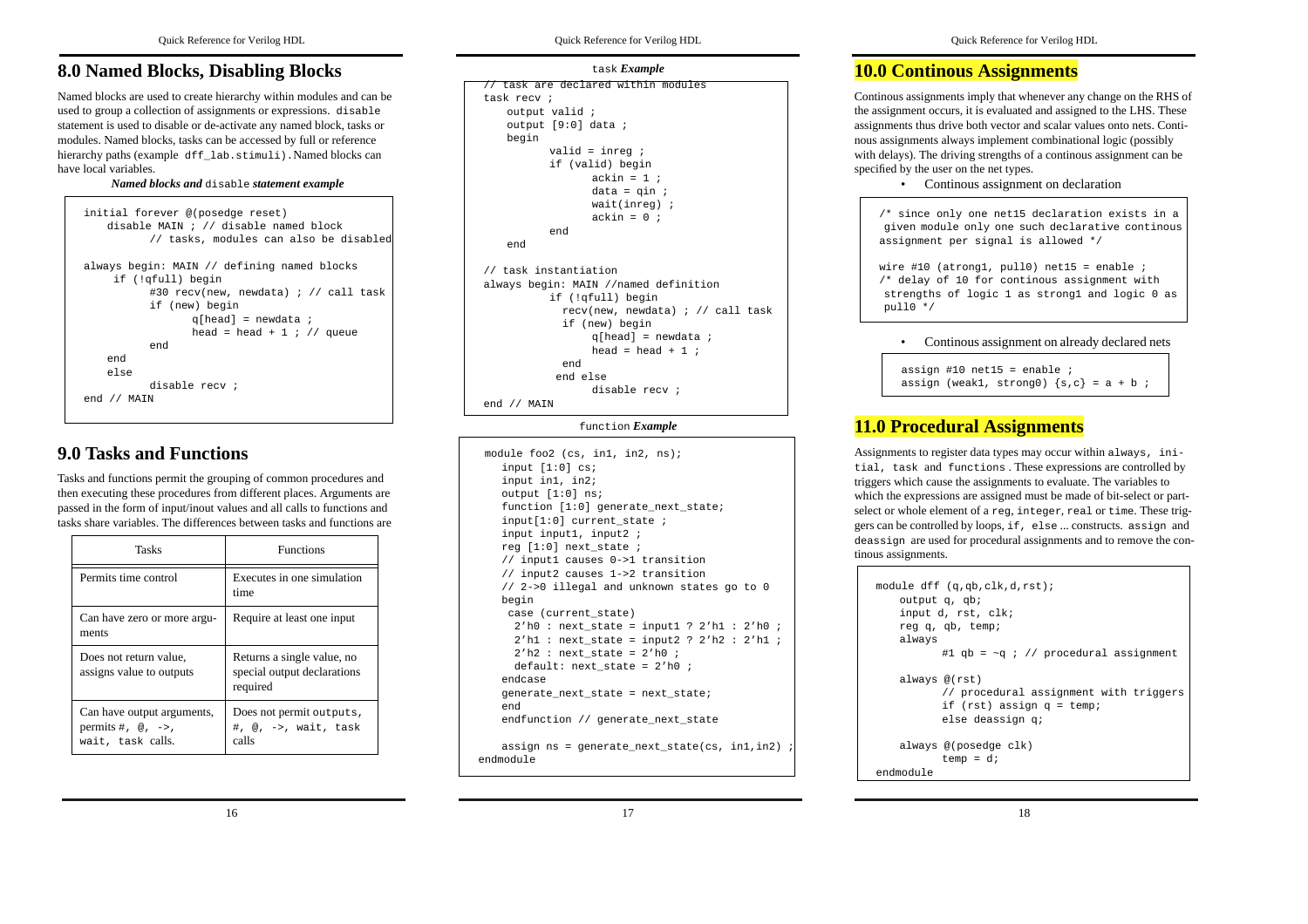force and release are also procedural assignments. However, they can force or release values on net data types and registers.

## **11.1 Blocking Assignment**

| module adder (a, b, ci, co, sum, clk);            |
|---------------------------------------------------|
| input a, b, ci, clk ;                             |
| output co, sum ;                                  |
| reg co, sum;                                      |
| always @(posedge clk) // edge control             |
| // assign co, sum with previous value of a, b, ci |
| $\{co, sum\}$ = #10 a + b + ci ;                  |
| endmodule                                         |

# **11.2 Non-Blocking Assignment**

Allows scheduling of assignments without blocking the procedural flow. Blocking assignments allow timing control which are delays, whereas, non-blocking assignments permit timing control which can be delays or event control**.** The non-blocking assignment is used to avoid race conditions and can model RTL assignments.

| /* assume a = 10, b= 20 c = 30 d = 40 at start of<br>$h$ lock $*$ /      |  |  |  |  |
|--------------------------------------------------------------------------|--|--|--|--|
| always @(posedge clk)<br>begin:block                                     |  |  |  |  |
| $a \leq #10 b;$                                                          |  |  |  |  |
| $b \leq 10 \text{ c}$                                                    |  |  |  |  |
| $c \leq 10 d$                                                            |  |  |  |  |
| end                                                                      |  |  |  |  |
| /* at end of block + 10 time units, $a = 20$ , $b = 30$ ,<br>$c = 40$ */ |  |  |  |  |

# **12.0 Gate Types, MOS and Bidirectional Switches**

Gate declarations permit the user to instantiate different gate-types and assign drive-strengths to the logic values and also any delays

<gate-declaration> ::= <component> <drive\_strength>? <delay>? <gate\_instance> <,?<gate\_instance..>> ;

| Quick Reference for Verilog HDL |  |
|---------------------------------|--|
|---------------------------------|--|

|                               | <b>Gate Types</b>              | Component                                    |  |
|-------------------------------|--------------------------------|----------------------------------------------|--|
| Gates                         | <b>Allows</b><br>strengths     | and, nand, or,<br>nor, xor, xnor<br>buf, not |  |
| <b>Three State</b><br>Drivers | Allows<br>strengths            | buif0,bufif1<br>notif0, notif1               |  |
| <b>MOS</b><br><b>Switches</b> | No strengths                   | nmos, pmos, cmos,<br>rnmos, rpmos, rcmos     |  |
| Bi-directional<br>switches    | No strengths,<br>non resistive | tran, tranif0,<br>tranif1                    |  |
|                               | No strengths,<br>resistive     | rtran,rtranif0,<br>rtranif1                  |  |
| <b>Allows</b><br>strengths    |                                | pullup<br>pulldown                           |  |

| cmos il (out, datain, neontrol, peontrol); |
|--------------------------------------------|
| nmos i2 (out, datain, ncontrol);           |
| pmos i3 (out, datain, pcontrol);           |
| pullup (neta) (netb);                      |
| pulldown (netc);                           |
| nor i4 (out, in1, in2, $\ldots$ );         |
| and i5 (out, in1, in2, $\ldots$ );         |
| nand i6 (out, in1, in2, $\ldots$ );        |
| buf $i7$ (out1, out2, in);                 |
| bufif1 i8 (out, in, control);              |
| tranif1 i9 (inout1, inout2, control);      |

#### *Gate level instantiation example*

// Gate level instantiations nor (highz1, strong0) #(2:3:5) (out, in1, in2); // instantiates a nor gate with out // strength of highz1 (for 1) and  $//$  strong0 for  $0$  # $(2:3:5)$  is the // min:typ:max delay

pullup1 (strong1) net1; // instantiates a logic high pullup cmos (out, data, ncontrol, pcontrol); // MOS devices

20

Quick Reference for Verilog HDL

## The following strength definitions exists

- 4 drive strengths (supply, strong, pull, weak)
- •3 capacitor strengths (large, medium, small)
- •1 high impedance state highz

#### The drive strengths for each of the output signals are

- Strength of an output signal with logic value 1 supply1, strong1, pull1, large1, weak1, highz1
- Strength of an output signal with logic value 0 supply0, strong0, pull0, large0, weak0, highz0

| Logic $0$ |                               | Logic 1 |      | Strength                 |
|-----------|-------------------------------|---------|------|--------------------------|
| supply0   | Su0                           | supply1 | Su1  | 7                        |
| strong0   | St0                           | strongl | St.1 | 6                        |
| pull0     | Pu0                           | pull1   | P111 | 5                        |
| large     | T <sub>1</sub> a <sub>0</sub> | large   | T.a1 | $\overline{4}$           |
| weak0     | We0                           | weak1   | We1  | 3                        |
| medium    | Me <sub>0</sub>               | medium  | Me1  | $\overline{\mathcal{L}}$ |
| small     | Sm()                          | smal1   | Sm1  | 1                        |
| highz0    | Hi70                          | highz1  | Hi70 | $\Omega$                 |

## **12.1 Gate Delays**

•

The delays allow the modeling of rise time, fall time and turn-off delays for the gates. Each of these delay types may be in the min:typ: max format. The order of the delays are #(trise, tfall, tturnoff). For example,

nand #(6:7:8, 5:6:7, 122:16:19) (out, a, b);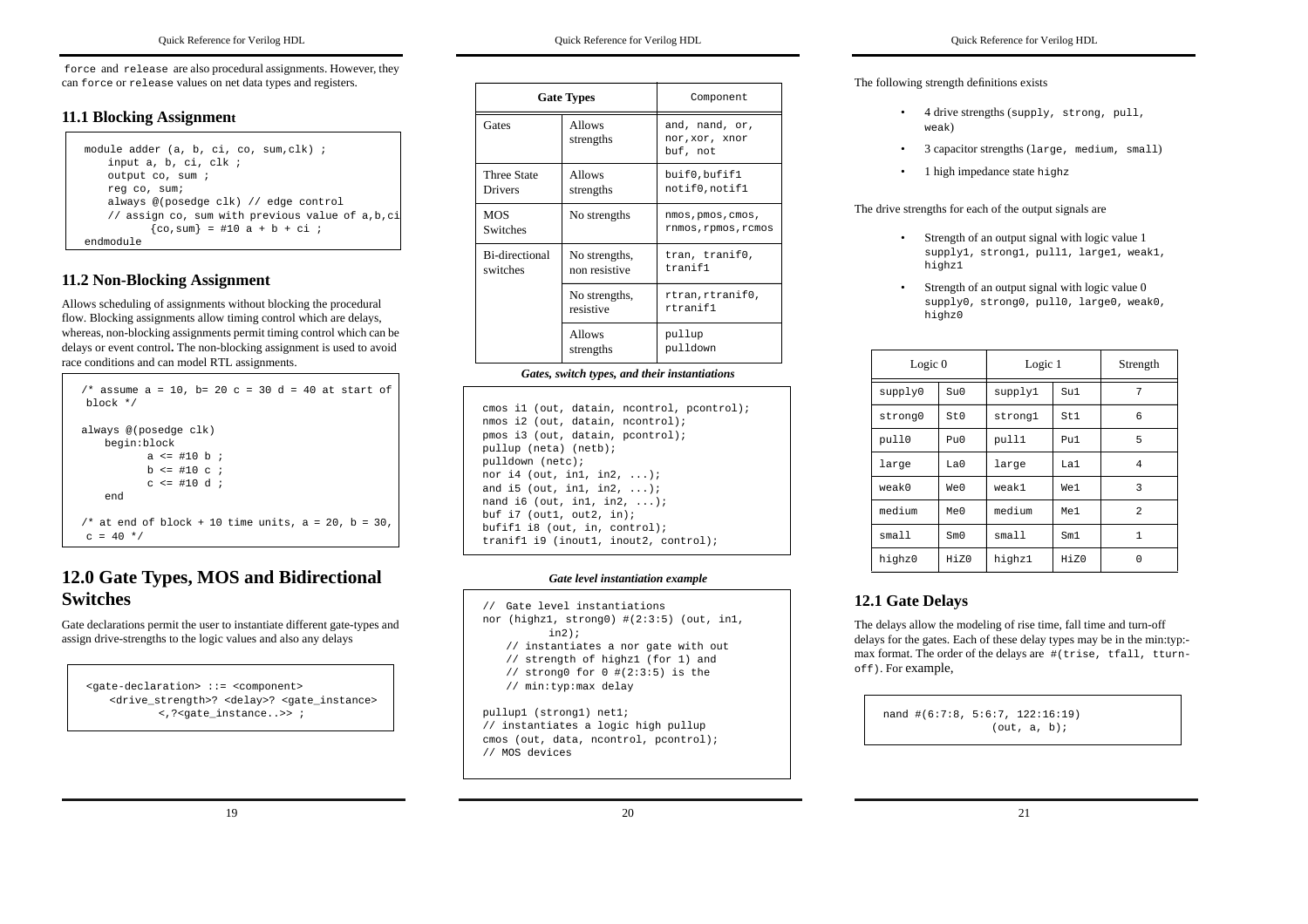| Delay                  | Model                                                                         |
|------------------------|-------------------------------------------------------------------------------|
| #(delay)               | min:typ:max delay                                                             |
| #(delay, delay)        | rise-time delay, fall-time delay,<br>each delay can be with<br>min:typ:max    |
| #(delay, delay, delay) | rise-time delay, fall-time delay<br>and turn-off delay, each min:t-<br>yp:max |

For trireg , the decay of the capacitive network is modeled using the rise-time delay, fall-time delay and charge-decay. For example,

trireg (large) #(0,1,9) capacitor // charge strength is large

// decay with tr=0, tf=1, tdecay=9

# **13.0 Specify Blocks**

A specify block is used to specify timing information for the module in which the specify block is used. Specparams are used to declare delay constants, much like regular parameters inside a module, but unlike module parameters they cannot be overridden. Paths are used to declare time delays between inputs and outputs.

*Timing Information using* specify *blocks*

```
specify // similar to defparam, used for timing
   specparam delay1 = 25.0, delay2 = 24.0;
// edge sensitive delays -- some simulators
// do not support this
   (posedge clock) => (out1 +: in1) =
                 (delay1, delay2) ;
// conditional delays
   if (OPCODE == 3'h4) (in1, in2 *> out1)
                = (delay1, delay2) ;
   // +: implies edge-sensitive +ve polarity
   // -: implies edge sensitive -ve polarity
   // *> implies multiple paths
// level sensitive delays
   if (clock) (in1, in2 *> out1, out2) = 30;
// setuphold
   $setuphold(posedge clock &&& reset,
          in1 &&& reset, 3:5:6, 2:3:6);
   (reset * > out1, out2) = (2:3:5,3:4:5);
```
endspecify

# **Verilog**

# **Synthesis Constructs**

The following is a set of Verilog constructs that are supported by most synthesis tools at the time of this writing. To prevent variations in supported synthesis constructs from tool to tool, this is the least common denominator of supported constructs. Tool reference guides cover specific constructs.

# **14.0 Verilog Synthesis Constructs**

Since it is very difficult for the synthesis tool to find hardware with exact delays, all absolute and relative time declarations are ignored by the tools. Also, all signals are assumed to be of maximum strength (strength 7). Boolean operations on <sup>X</sup> and <sup>Z</sup> are not permitted. The constructs are classified as

- Fully supported constructs Constructs that are supported as defined in the Verilog Language Reference Manual
- Partially supported Constructs supported with restrictions on them
- Ignored constructs Constructs that are ignored by the synthesis tool
- Unsupported constructs Constructs which if used, may cause the synthesis tool to not accept the Verilog input or may cause different results between synthesis and simulation.

# **14.1 Fully Supported Constructs**

| <module instantiation,<="" th=""></module>                          |
|---------------------------------------------------------------------|
| with named and positional notations>                                |
| <integer all="" bases="" data="" types,="" with=""></integer>       |
| sidentifiers>                                                       |
| <subranges and="" on="" right-hand<="" slices="" td=""></subranges> |
| side of assignment>                                                 |
| <continuous assignments=""></continuous>                            |
| >>, << , ? : {}                                                     |
| assign (procedural and declarative), begin, end                     |
| case, casex, casez, endcase                                         |
| defailt                                                             |

| disable               |
|-----------------------|
| function, endfunction |
| if, else, else if     |
| input, output, inout  |
| wire, wand, wor, tri  |
| integer, reg          |
| macromodule, module   |
| parameter             |
| supply0, supply1      |
| task, endtask         |
|                       |

# **14.2 Partially Supported Constructs**

| Construct                                                                                                                                                             | Constraints                                                                           |  |
|-----------------------------------------------------------------------------------------------------------------------------------------------------------------------|---------------------------------------------------------------------------------------|--|
| $*, / ,$ $*$                                                                                                                                                          | when both operands constants,<br>or 2nd operand power of 2.                           |  |
| always                                                                                                                                                                | only edge-triggered events.                                                           |  |
| for                                                                                                                                                                   | bounded by static variables:<br>only use "+" or "-" to index.                         |  |
| posedge, negedge                                                                                                                                                      | only with always $@.$                                                                 |  |
| primitive,<br>endprimitive<br>table.endtable                                                                                                                          | Combinational and edge-sen-<br>sitive user defined primitives<br>are often supported. |  |
| $\leq$ $=$                                                                                                                                                            | limitations on usage with<br>blocking assignment.                                     |  |
| and, nand, or,<br>nor, xor, xnor,<br>buf, not, buif0,<br>bufif1, notif0,<br>notif1                                                                                    | gate types supported<br>without $X$ or $Z$ constructs                                 |  |
| $!,\ \&\&,\ \mid\ \ ,\ \sim,\ \&\ ,$<br>$\left  \cdot, \cdot \right\rangle$ , $\sim$ , $\sim$ , $\sim$ &,<br>$\sim$   , +, - , <, >,<br>$\lt = , \gt = , =$ , $\lt =$ | operators supported without X<br>or Z constructs                                      |  |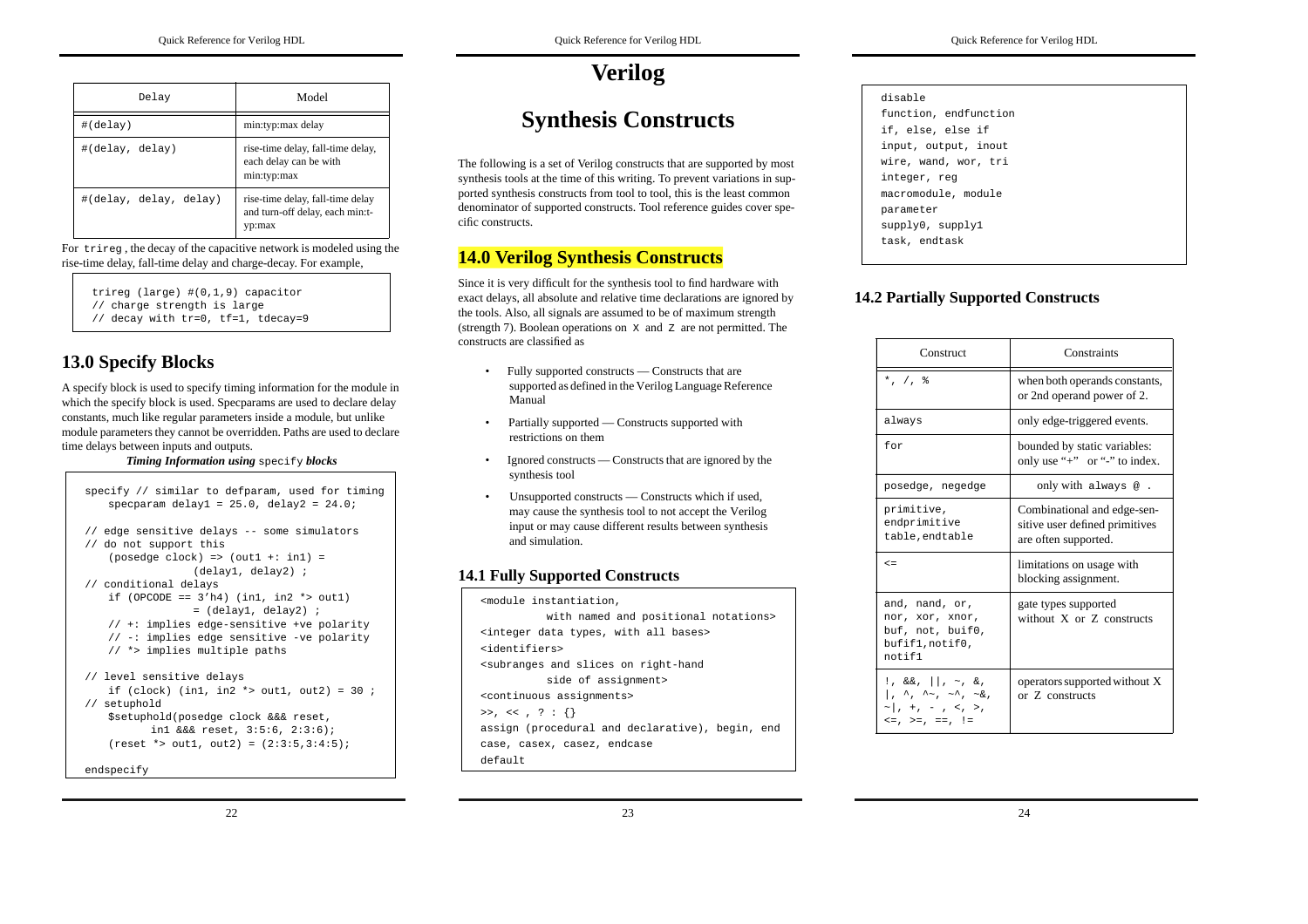# **14.3 Ignored Constructs**

<intra-assignment timing controls> <delay specifications> scalared, vectored small, large, medium specify time (some tools treat these as integers) weak1, weak0, highz0, highz1, pull0, pull1 \$keyword (some tools use these to set synthesis constraints) wait (some tools support wait with a bounded condition)

# **14.4 Unsupported Constructs**

| <assignment as="" bit="" select<="" th="" used="" variable="" with=""></assignment> |
|-------------------------------------------------------------------------------------|
| on LHS of assignment>                                                               |
| <qlobal variables=""></qlobal>                                                      |
| $==, \pm ==$                                                                        |
| cmos, nmos, rcmos, rnmos, pmos, rpmos                                               |
| deassign                                                                            |
| defparam                                                                            |
| event.                                                                              |
| force                                                                               |
| fork, join                                                                          |
| forever, while                                                                      |
| initial                                                                             |
| pullup, pulldown                                                                    |
| release                                                                             |
| repeat                                                                              |
| rtran, tran, tranif0, tranif1, rtranif0,                                            |
| rtranif1                                                                            |
| table, endtable, primitive, endprimitive                                            |

All rights reserved. Please send any feedback to the author. Verilog $\mathcal B$  is a registered trademark of Cadence Design Systems, Inc.

25

- NOTES -